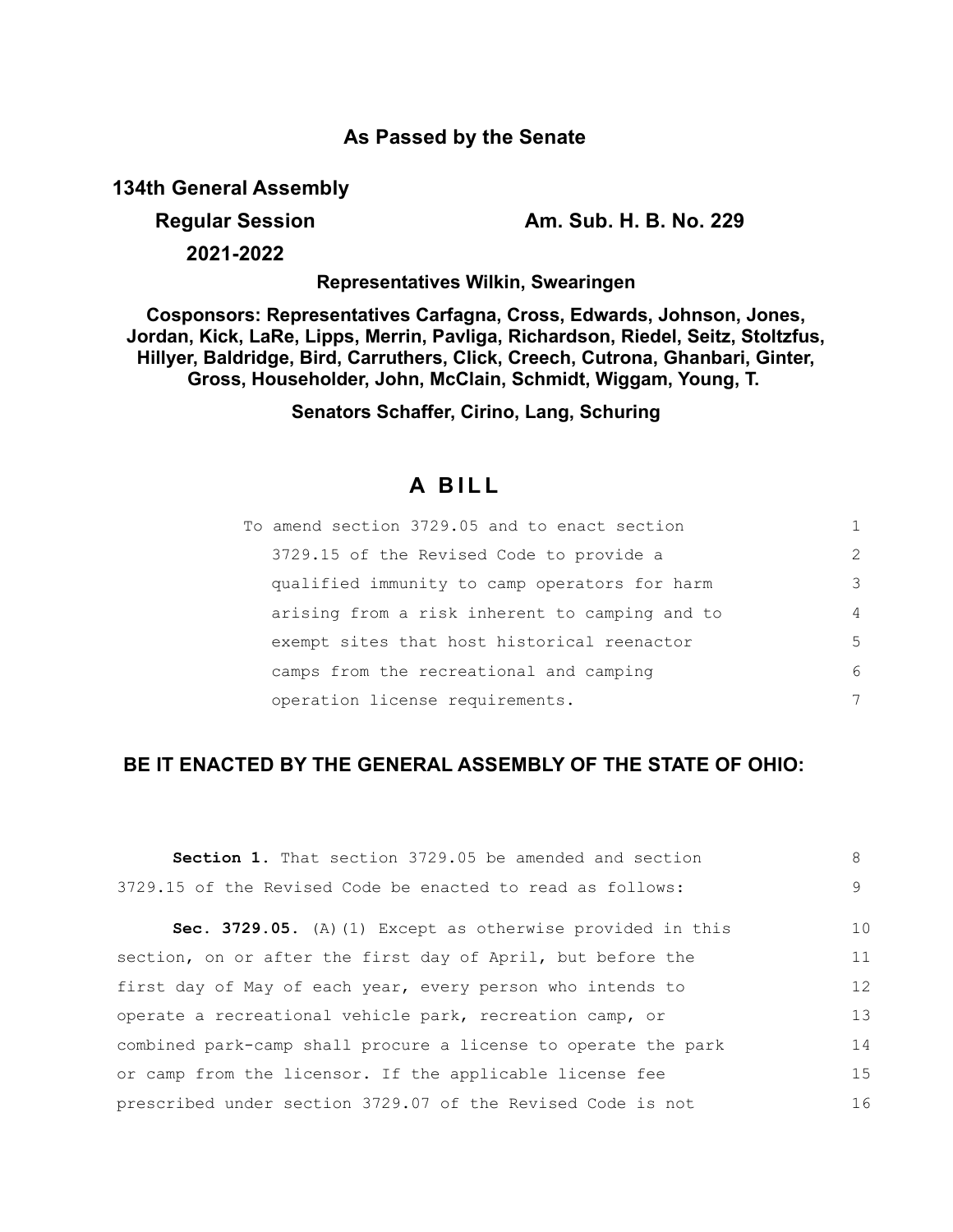#### **Am. Sub. H. B. No. 229 Page 2 As Passed by the Senate**

received by the licensor by the close of business on the last day of April, the applicant for the license shall pay a penalty equal to twenty-five per cent of the applicable license fee. The penalty shall accompany the license fee. If the last day of April is not a business day, the penalty attaches upon the close of business on the next business day. 17 18 19 20 21 22

(2) Every person who intends to operate a temporary parkcamp shall obtain a license to operate the temporary park-camp from the licensor at any time before the person begins operation of the temporary park-camp during the calendar year.

(3) No recreational vehicle park, recreation camp, combined park-camp, or temporary park-camp shall be maintained or operated in this state without a license. However, no person who neither intends to receive nor receives anything of value arising from the use of, or the sale of goods or services in connection with the use of, a recreational vehicle park, recreation camp, combined park-camp, or temporary park-camp is required to procure a license under this division. If any health hazard exists at such an unlicensed park, camp, or park-camp, the health hazard shall be corrected in a manner consistent with the appropriate rule adopted under division (A) or (B) of section 3729.02 of the Revised Code. 27 28 29 30 31 32 33 34 35 36 37 38

(4) No person who has received a license under division (A)(1) of this section, upon the sale or disposition of the recreational vehicle park, recreation camp, or combined parkcamp, may have the license transferred to the new operator. A person shall obtain a separate license to operate each recreational vehicle park, recreation camp, or combined parkcamp. No license to operate a temporary park-camp shall be transferred. A person shall obtain a separate license for each 39 40 41 42 43 44 45 46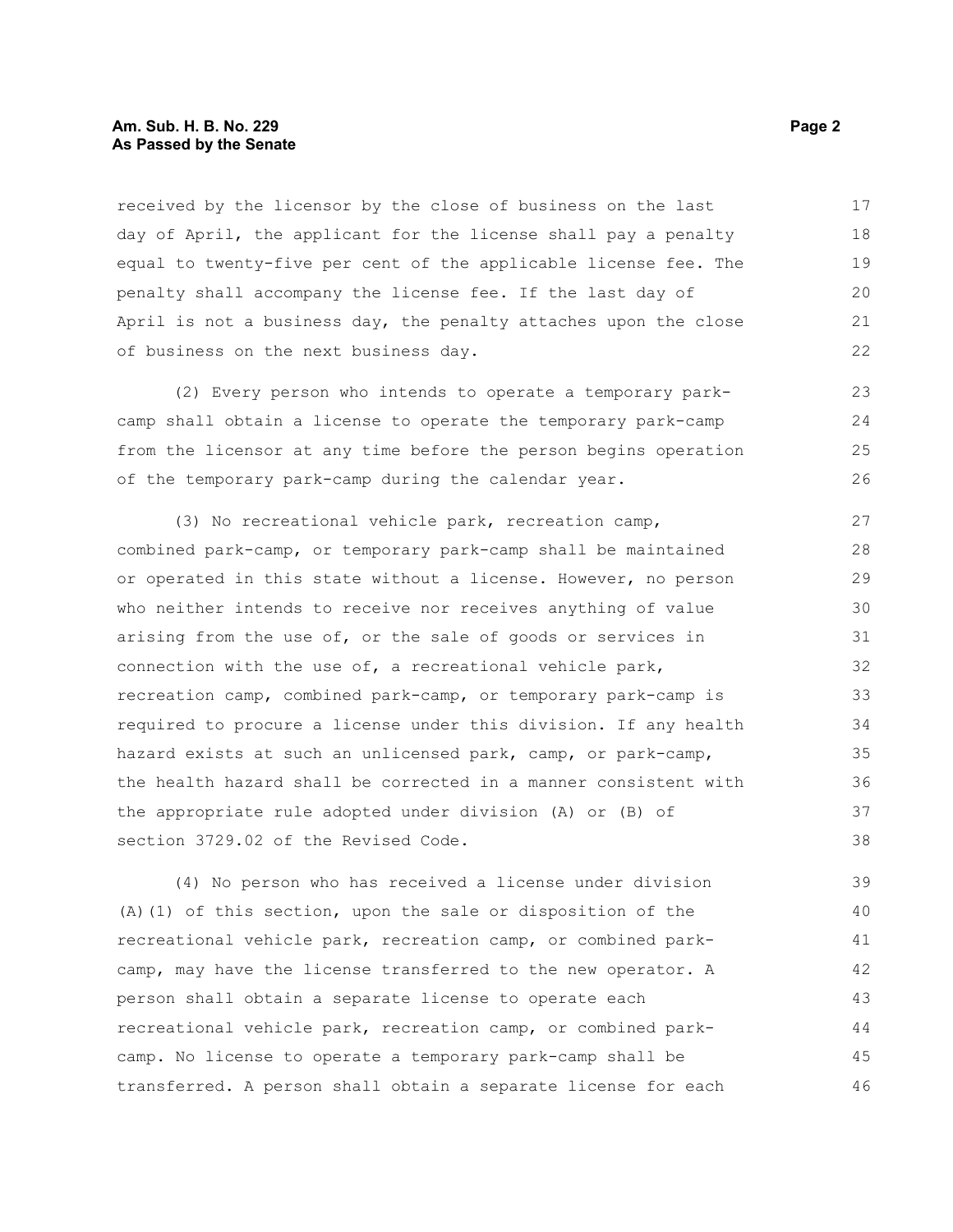#### **Am. Sub. H. B. No. 229 Page 3 As Passed by the Senate**

temporary park-camp that the person intends to operate, and the license shall be valid for a period of not longer than seven consecutive days. A person who operates a temporary park-camp on a tract of land for more than twenty-one days or parts thereof in a calendar year shall obtain a license to operate a recreational vehicle park, recreation camp, or combined parkcamp. 47 48 49 50 51 52 53

(B)(1) Before a license is initially issued under division (A)(1) of this section and annually thereafter, or more often if necessary, the licensor shall cause each recreational vehicle park, recreation camp, or combined park-camp to be inspected to determine compliance with this chapter and rules adopted under it. A record shall be made of each inspection on a form prescribed by the director of health. 55 58

(2) When a license is initially issued under division (A) (2) of this section, and more often if necessary, the licensor shall cause each temporary park-camp to be inspected to determine compliance with this chapter and rules adopted under it during the period that the temporary park-camp is in operation. A record shall be made of each inspection on a form prescribed by the director.

(C) Each person applying for an initial license to operate a recreational vehicle park, recreation camp, combined parkcamp, or temporary park-camp shall provide acceptable proof to the director, or to the licensor in the case of a temporary park-camp, that adequate fire protection will be provided and that applicable fire codes will be adhered to in the construction and operation of the park, camp, or park-camp. 68 69 70 71 72 73 74

(D) Any person that operates a county or state fair or any independent agricultural society organized pursuant to section 75 76

54

56 57

59 60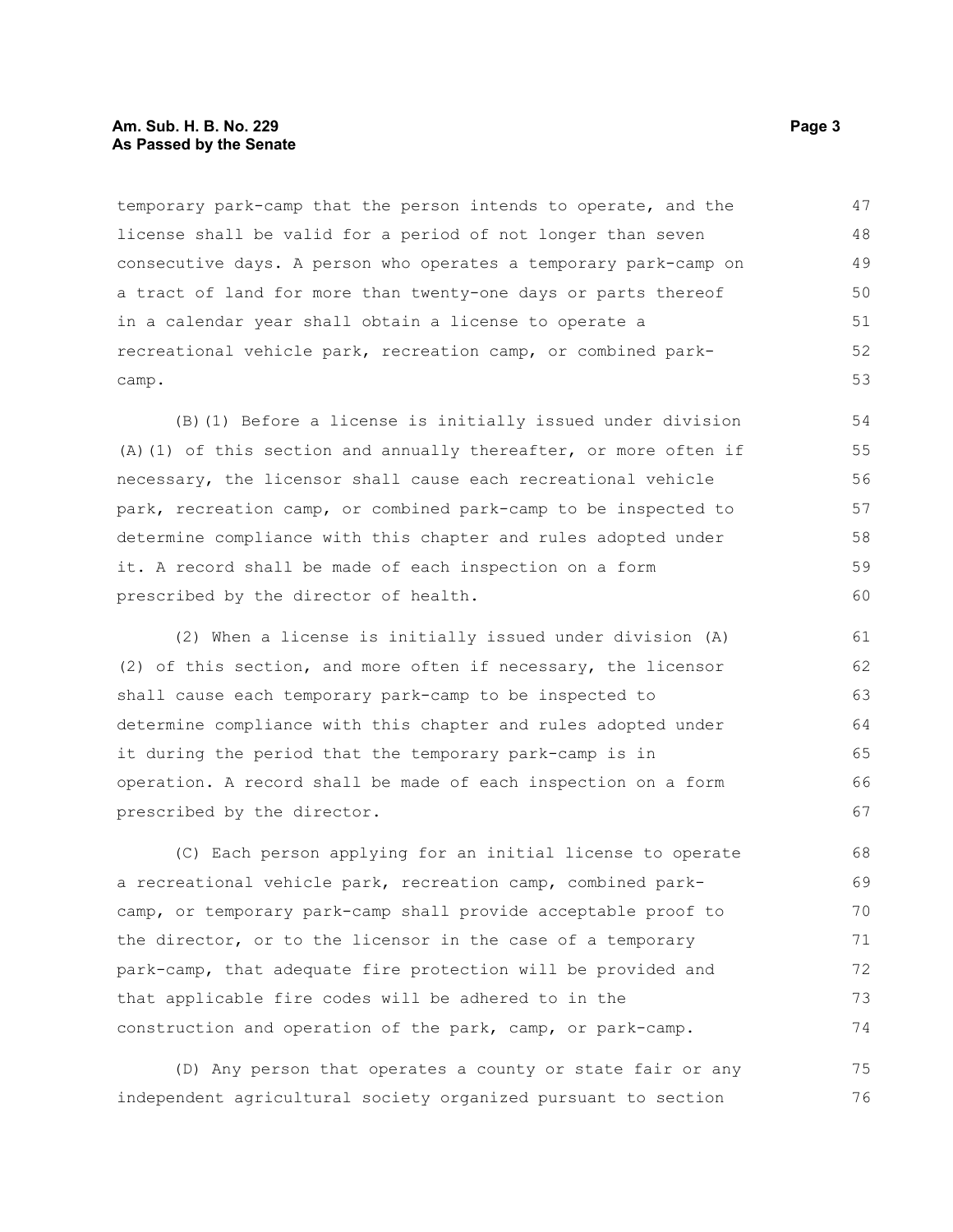#### **Am. Sub. H. B. No. 229 Page 4 As Passed by the Senate**

1711.02 of the Revised Code that operates a fair shall not be required to obtain a license under this chapter if recreational vehicles, portable camping units, or any combination of them are parked at the site of the fair only during the time of preparation for, operation of, and dismantling of the fair and if the recreational vehicles, portable camping units, or any combination of them belong to participants in the fair. 77 78 79 80 81 82 83

(E) The following entities that operate a fair and that hold a license issued under this chapter are not required to comply with the requirements normally imposed on a licensee under this chapter and rules adopted under it during the time of preparation for, operation of, and dismantling of the fair: 84 85 86 87 88

(1) A county agricultural society organized pursuant to section 1711.01 of the Revised Code;

(2) An independent agricultural society organized pursuant to section 1711.02 of the Revised Code;

(3) The Ohio expositions commission.

(F) A motorsports park is exempt from the license requirements established in divisions (A)(1) and (2) of this section if the motorsports park does both of the following: 94 95 96

(1) Holds at least one annual event sanctioned by the national association for stock car auto racing or the national hot rod association during a motor sports racing event; 97 98 99

(2) Provides parking for recreational vehicles, dependent recreational vehicles, and portable camping units that belong to participants in that event. 100 101 102

The exemption established in this division applies to participant-only areas during the time of preparation for and 103 104

89 90

91 92

93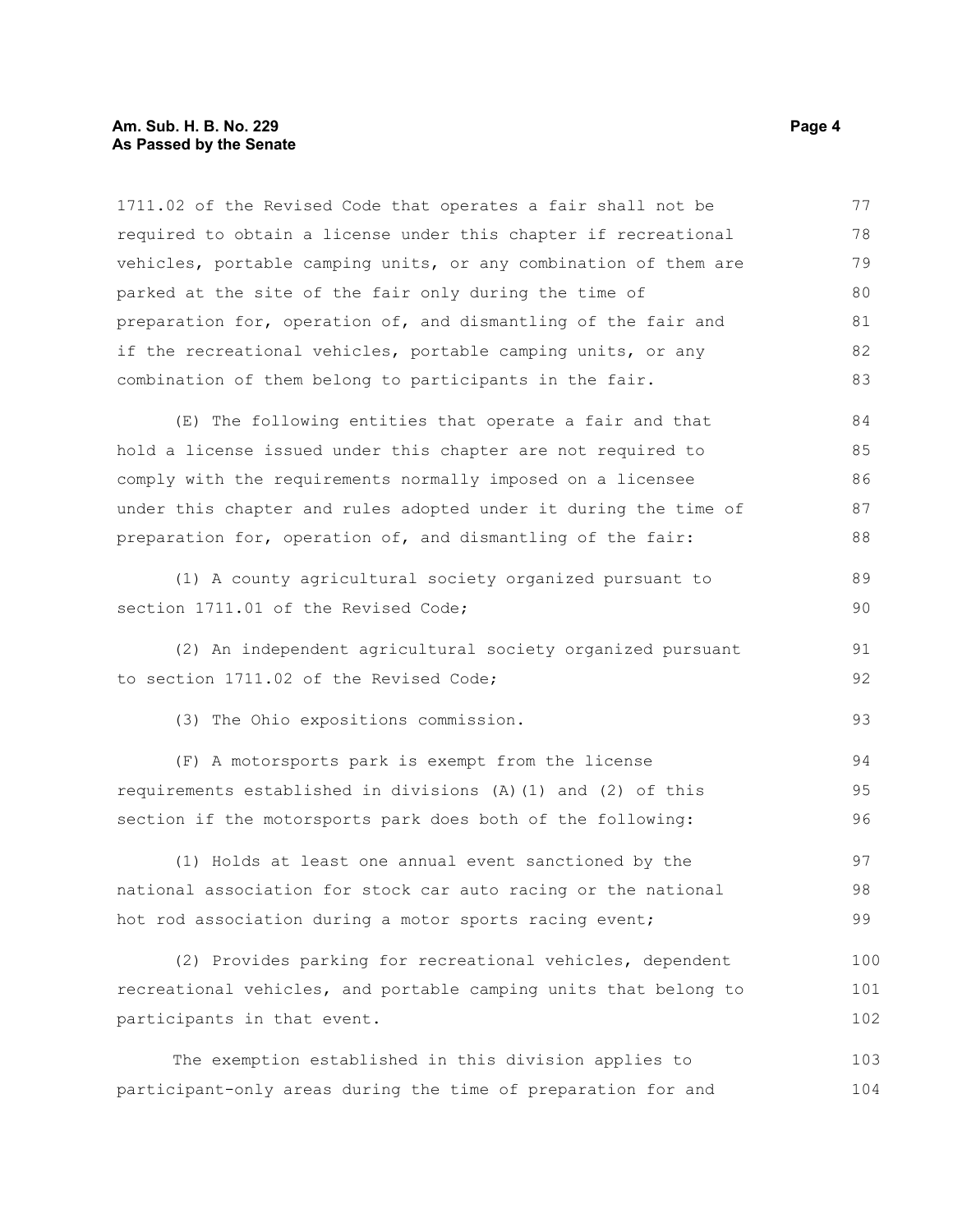| operation of the event.                                          |     |  |
|------------------------------------------------------------------|-----|--|
| (G) A site is exempt from the license requirements               | 106 |  |
| established in divisions (A) (1) and (2) of this section if both |     |  |
| of the following apply:                                          |     |  |
| (1) The site hosts reenactors for any historical                 | 109 |  |
| reenactment.                                                     |     |  |
|                                                                  |     |  |
| (2) The site provides parking for portable camping units         | 111 |  |
| that belong to the reenactors and their families.                | 112 |  |
| The exemption established in this division applies only to       | 113 |  |
| areas designated for reenactment participants and for a total of | 114 |  |
| seven days. The seven-day time period includes the time of       | 115 |  |
| preparation for, operation of, and dismantling of the            | 116 |  |
| reenactment event.                                               |     |  |
| (H) A person subject to this chapter or rules adopted            | 118 |  |
| under it may apply to the director for a waiver or variance from | 119 |  |
| a provision of this chapter or rules adopted under it. The       | 120 |  |
| director may grant a waiver or variance if the person            | 121 |  |
| demonstrates, to the satisfaction of the director, that the      | 122 |  |
| waiver or variance will not result in any adverse effect on the  | 123 |  |
| public health and safety. The director shall adopt rules in      | 124 |  |
| accordance with Chapter 119. of the Revised Code establishing    | 125 |  |
| requirements and procedures governing the application for and    | 126 |  |
| granting of a waiver or variance under this division.            | 127 |  |
| Sec. 3729.15. (A) As used in this section:                       | 128 |  |
| (1) "Camp operator" means a public or private operator of        | 129 |  |
| a recreational vehicle park, recreation camp, combined park-     | 130 |  |
| camp, or temporary park-camp.                                    | 131 |  |
|                                                                  |     |  |

(2) "Harm" means injury, death, or loss to person or 132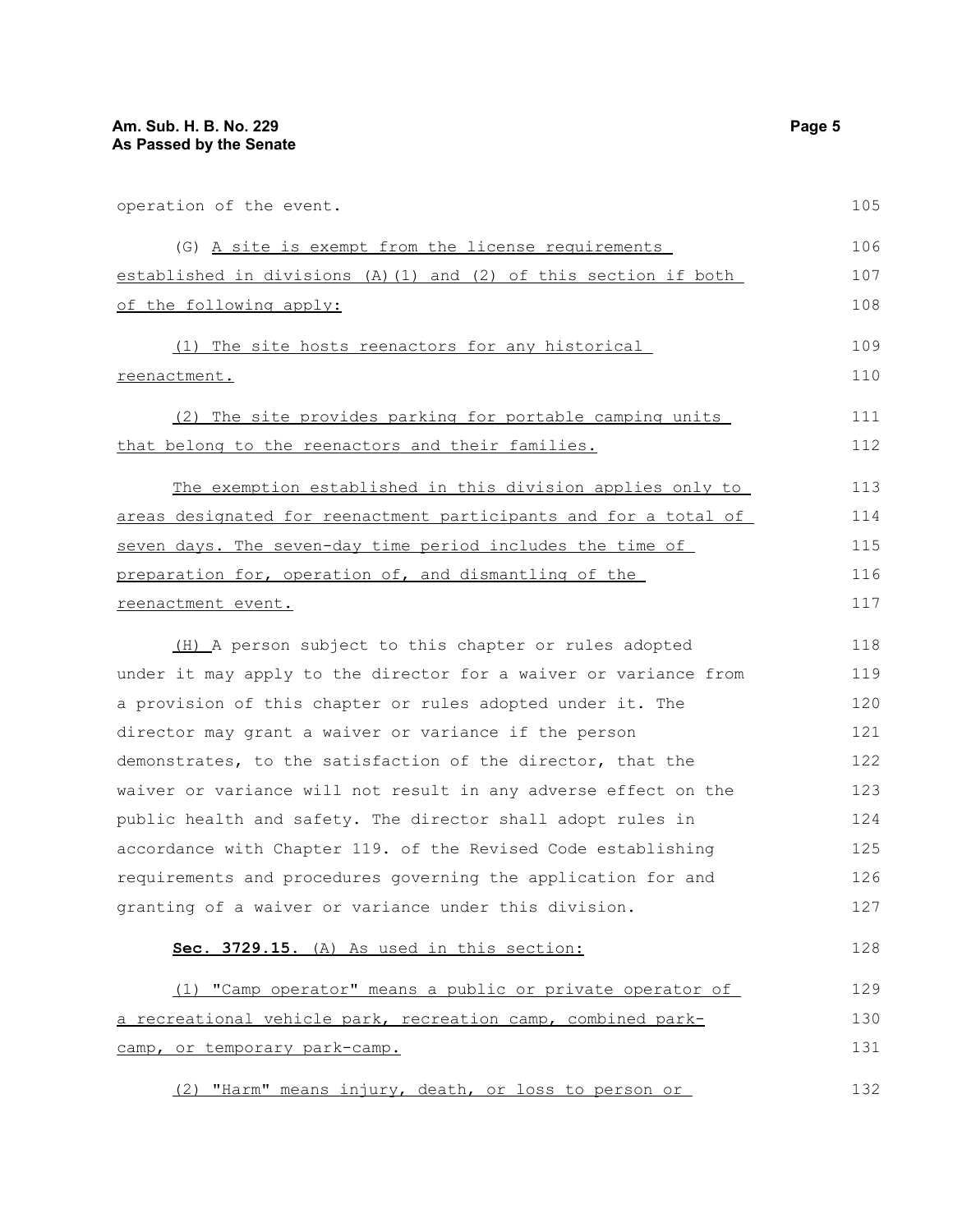| property.                                                        |     |
|------------------------------------------------------------------|-----|
| (3) (a) "Risk inherent to camping" means a danger or             | 134 |
| condition that is an integral part of camping, including a       | 135 |
| danger posed by any of the following:                            |     |
| (i) Features of the natural world such as trees, tree            | 137 |
| stumps, roots, brush, rocks, mud, sand, and soil;                | 138 |
| (ii) Uneven or unpredictable terrain;                            | 139 |
| (iii) A body of water that is not operated or maintained         | 140 |
| as a swimming pool in accordance with section 3749.04 of the     | 141 |
| Revised Code;                                                    |     |
| (iv) A camper or visitor at the recreational vehicle park,       | 143 |
| recreation camp, combined park-camp, or temporary park-camp      | 144 |
| acting in a negligent manner;                                    |     |
| (v) A lack of lighting, including at a campsite;                 | 146 |
| (vi) Campfires;                                                  | 147 |
| (vii) Weather;                                                   | 148 |
| (viii) Insects, birds, and other wildlife not kept by or         | 149 |
| under the control of the camp operator;                          | 150 |
| (ix) The behavior or actions of domestic animals not kept        | 151 |
| by or under the control of the camp operator, provided the camp  | 152 |
| operator has a pet policy requiring the animal owner to keep the | 153 |
| pet on a leash or contained and under the pet owner's control;   | 154 |
| (x) The ordinary dangers associated with structures or           | 155 |
| equipment ordinarily used in camping and not owned or maintained |     |
| by the camp operator;                                            | 157 |
| (xi) A camper or visitor acting in a negligent manner,           | 158 |
| including failing to follow instructions given by a camp         | 159 |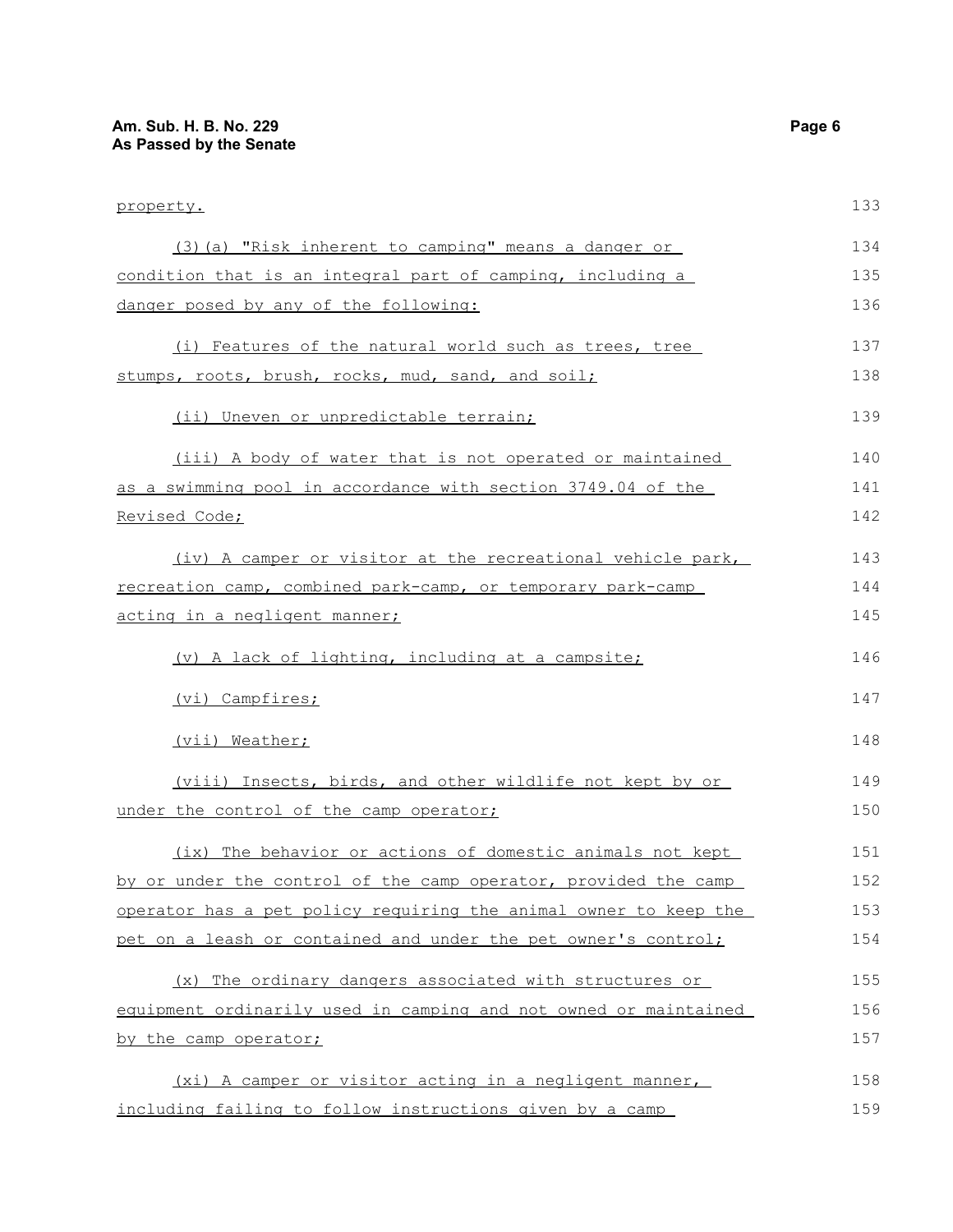### **Am. Sub. H. B. No. 229 Page 7 As Passed by the Senate**

| operator or failing to exercise reasonable caution while         | 160 |
|------------------------------------------------------------------|-----|
| engaging in the campground activity, that contributes to harm to | 161 |
| that camper or visitor or another camper or visitor.             | 162 |
| (b) "Risk inherent to camping" does not include                  | 163 |
| recreational activities within the control of the camp operator. | 164 |
| (B) Except as provided in division (C) of this section, a        | 165 |
| camp operator shall be immune from liability in a civil action   | 166 |
| for any harm to a camper or visitor resulting from a risk        | 167 |
| inherent to camping. Nothing in this section requires a camp     | 168 |
| operator to eliminate risks inherent to camping.                 | 169 |
| (C) A camp operator shall not be immune from civil               | 170 |
| liability under division (B) of this section for harm to a       | 171 |
| camper or visitor if any of the following applies in relation to | 172 |
| that harm:                                                       |     |
| (1) The camp operator acts with a willful or wanton              | 174 |
| disregard for the safety of the camper or visitor and the action |     |
| proximately causes harm to the camper or visitor.                | 176 |
| (2) The camp operator purposefully causes harm to the            | 177 |
| camper or visitor.                                               | 178 |
| (3) The camp operator's actions or inactions constitute          | 179 |
| criminal conduct and cause harm to the camper or visitor.        | 180 |
| (4) The camp operator fails to post and maintain signage         | 181 |
| as required by division (D) of this section.                     | 182 |
| (5) Both of the following apply:                                 | 183 |
| (a) The camp operator has actual knowledge or should have        | 184 |
| actual knowledge of an existing dangerous condition on the land  | 185 |
| or regarding facilities or equipment on the land that is not a   | 186 |
| risk inherent to camping and does not make the dangerous         | 187 |